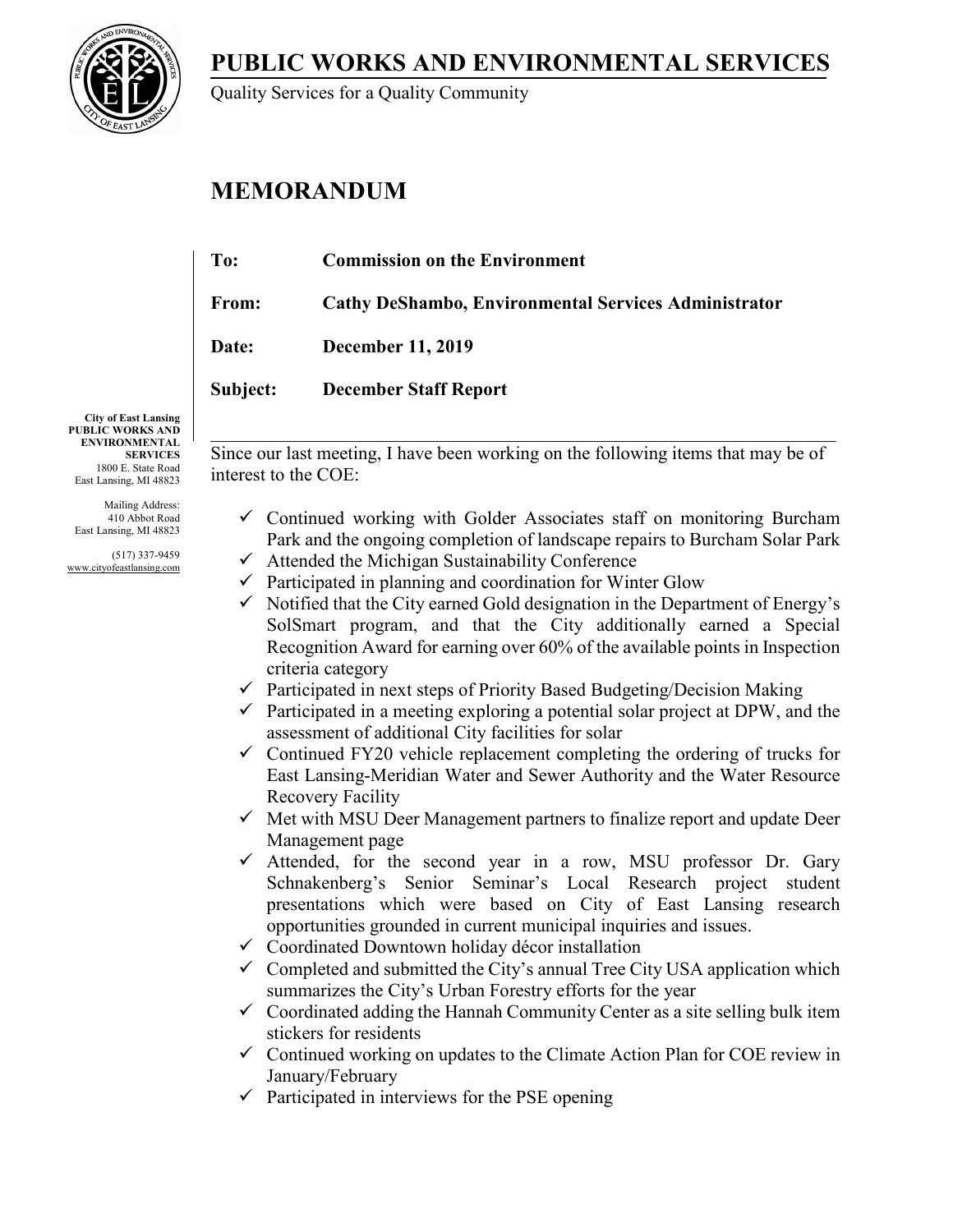# **PUBLIC WORKS AND ENVIRONMENTAL SERVICES**

## Quality Services for a Quality Community

- $\checkmark$  Responded to two media requests for articles on Holiday recycling and Christmas lights recycling
- $\checkmark$  Presented to City Council at their Dec. 10<sup>th</sup> Discussion Only meeting concerning proposed changes to the City's Yardwaste program

## **Other points of possible interest:**

 City Council Meeting Summaries: <https://www.cityofeastlansing.com/1897/Stay-Connected> East Lansing Buzz-Downtown Development News: <https://www.eastlansingbuzz.org/> Lead Service Line Replacement Plan: <https://www.cityofeastlansing.com/CivicAlerts.aspx?AID=830> Road Construction in East Lansing: <https://www.cityofeastlansing.com/construction> Census 2020- Be Counted East Lansing <https://www.cityofeastlansing.com/2032/Census-2020>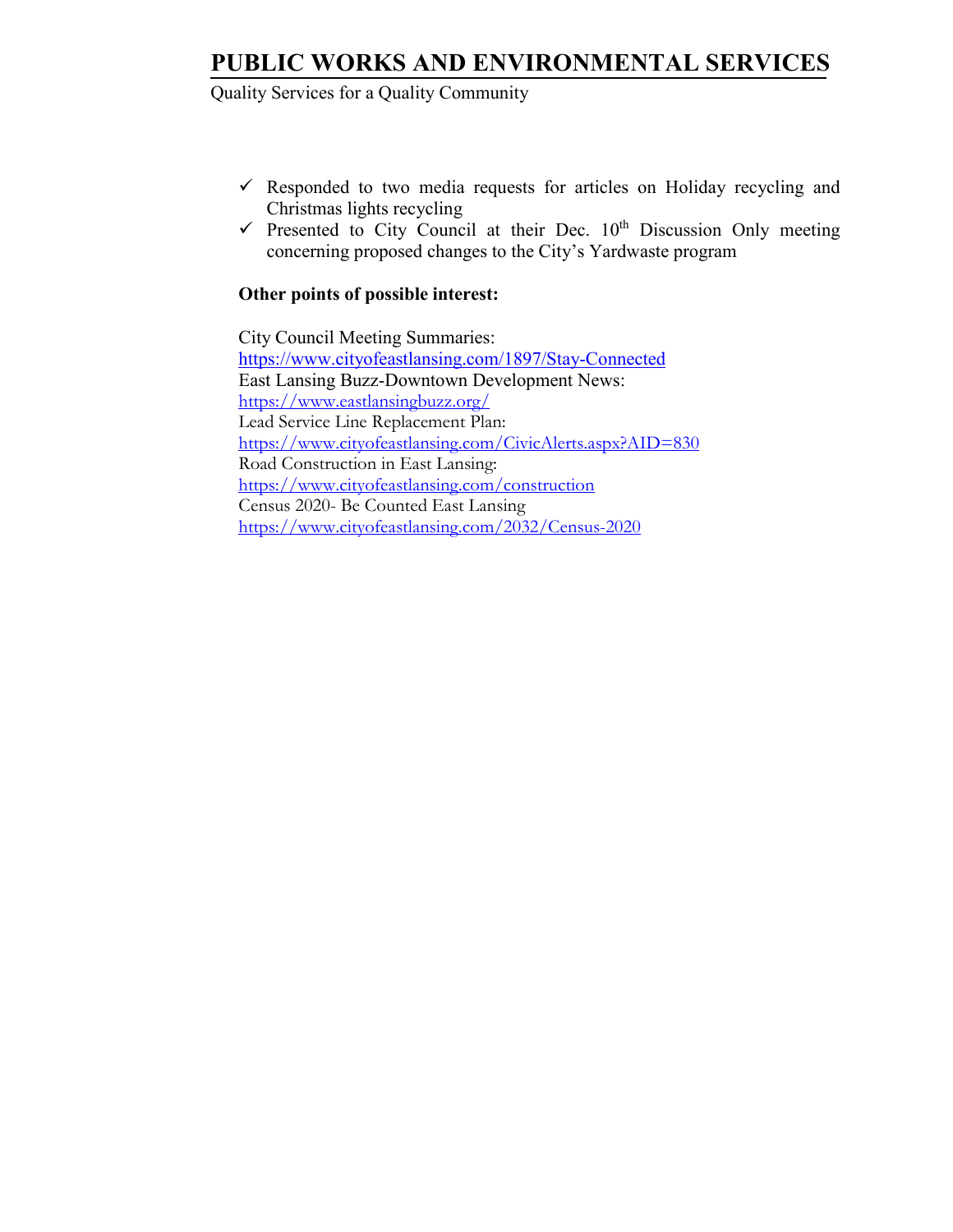## **CITY OF EAST LANSING COMMISSION ON THE ENVIRONMENT ROSTER 2019**

Jenine Camilleri 652 Kedzie Phone: 503-260-6922 E-mail: [jenine.camilleri@gmail.com](mailto:jenine.camilleri@gmail.com) Sub Committee: Sustainable Building Term expires: 2021

Kerrin O'Brien 1320 Red Leaf Ln Phone: 517-420-6725 E-mail: [kerrinmrc@gmail.com](mailto:kerrinmrc@gmail.com) Sub Committee: Multi Family Recycling Term expires: 2019

Tom Alwin, Chair 1020 Blanchette Drive Phone: [517.285.8687](tel:5172858687) (cell) E-mail: [tomgalwin@gmail.com](mailto:tomgalwin@gmail.com) Sub Committee: Renewable Energy Term expires: 2021

Michael Townley, Vice Chair 1035 Prescott Drive Phone: 517-324-5432 E-mail: [townleymo@yahoo.com](mailto:townleymo@yahoo.com) Sub Committee: Sustainable Building Term expires: 2019

Allyse Anderson 979 Longfellow Drive Phone: 517-351-9248 E-mail: [laced3@comcast.net](mailto:laced3@comcast.net) Sub Committee: Renewable Energy Term expires: 2019

Cheryl Schmidt 1233 Chartwell Carriage Way N. Phone: 989-400-6050 E-mail: [caschmidty@yahoo.com](mailto:caschmidty@yahoo.com) Sub Committee: Renewable Energy, Multi Family Recycling Term Expires: 2020

Cliff Walls 1915 Mendota Dr Phone: 810-252-1491 E-mail: [cliffordwalls@gmail.com](mailto:cliffordwalls@gmail.com) Sub Committee: Sustainable Building Term expires: 2020

Jessica Crawford 6200 Hardy Ave, Apt. 2D5 Phone: 616-953-9424 E-mail:  $crawfojes(\omega)gmail.com$ Sub Committee: TBD Term expires: 2020

Ann Erhardt 3162 Hamlet Circle Phone: 616-889-5977 E-mail: [annerhardt7@gmail.com](mailto:annerhardt7@gmail.com) Sub Committee: TBD Term expires: 2021

### City Staff

Cathy DeShambo, Environmental Services Administrator Department of Public Works 1800 E. State Road Work: 319-6936 Cell: 749-8030 E-mail: [cdesham@cityofeastlansing.com](mailto:cdesham@cityofeastlansing.com)

Council Liaison: Lisa Babcock E-mail: [lbabcock@cityofeastlansing.com](mailto:lbabcock@cityofeastlansing.com)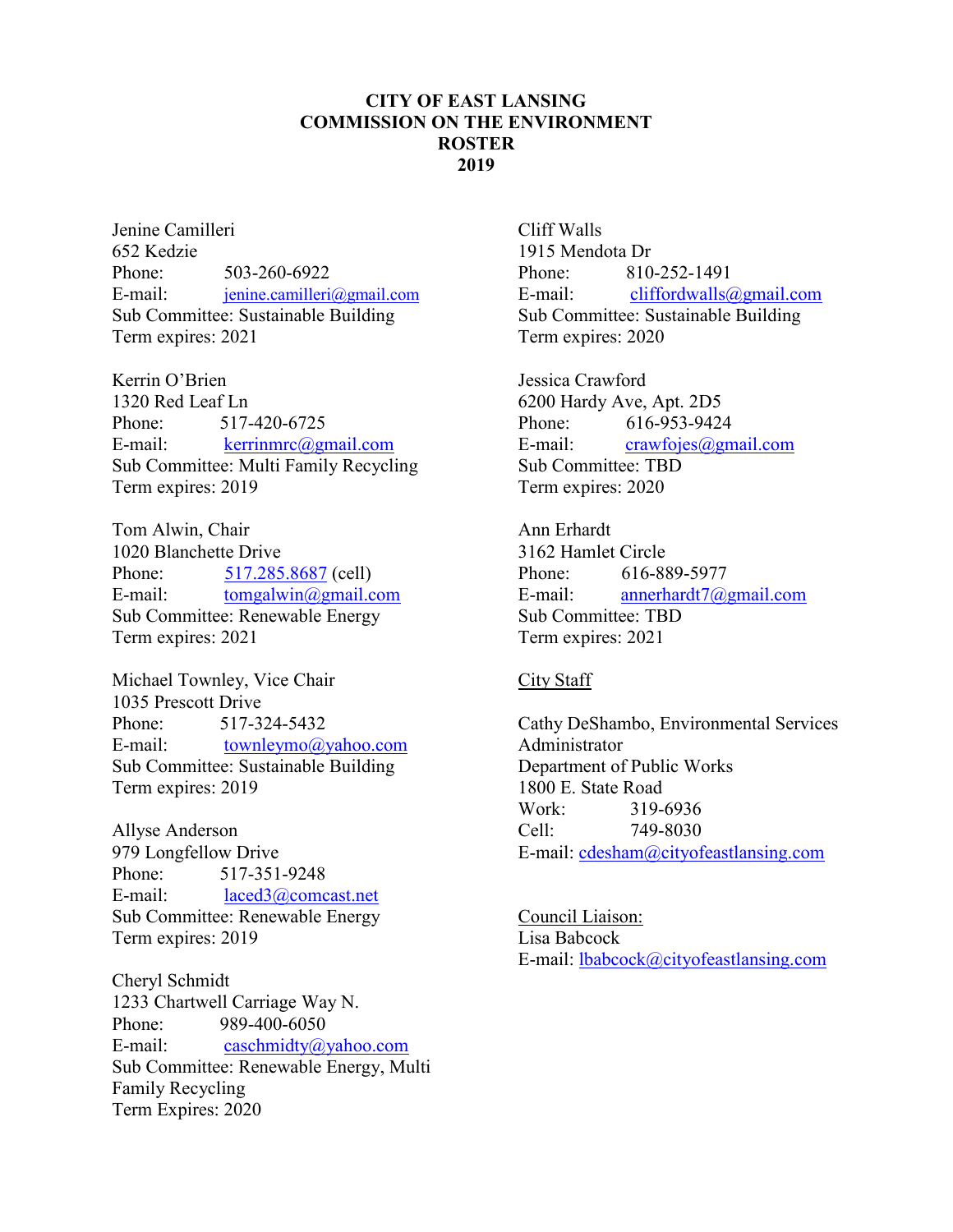## **CITY OF EAST LANSING COMMISSION ON THE ENVIRONMENT ROSTER 2020**

Jenine Camilleri 652 Kedzie Phone: 503-260-6922 E-mail: [jenine.camilleri@gmail.com](mailto:jenine.camilleri@gmail.com) Sub Committee: Sustainable Building Term expires: 2021

Audrey Yonkus 1550 Woodbrook Dr. Apt B203 Phone: 517-898-5772 E-mail: [Audrey@sundancejewelers.com](mailto:Audrey@sundancejewelers.com) Sub Committee: TBD Term expires: 2022

Tom Alwin, Chair 1020 Blanchette Drive Phone: [517.285.8687](tel:5172858687) E-mail: [tomgalwin@gmail.com](mailto:tomgalwin@gmail.com) Sub Committee: Renewable Energy Term expires: 2021

Michael Townley, Vice Chair 1035 Prescott Drive Phone: 517-324-5432 E-mail: [townleymo@yahoo.com](mailto:townleymo@yahoo.com) Sub Committee: Sustainable Building Term expires: 2019

Vacant Phone: E-mail: Sub Committee: Term expires:

Cheryl Schmidt 1233 Chartwell Carriage Way N. Phone: 989-400-6050 E-mail: [caschmidty@yahoo.com](mailto:caschmidty@yahoo.com) Sub Committee: Renewable Energy, Multi Family Recycling Term Expires: 2020

Cliff Walls 1915 Mendota Dr Phone: 810-252-1491 E-mail: [cliffordwalls@gmail.com](mailto:cliffordwalls@gmail.com) Sub Committee: Sustainable Building Term expires: 2020

Jessica Crawford 6200 Hardy Ave, Apt. 2D5 Phone: 616-953-9424 E-mail: [crawfojes@gmail.com](mailto:crawfojes@gmail.com) Sub Committee: Multi-family Recycling, Renewable Energy Term expires: 2020

Ann Erhardt 3162 Hamlet Circle Phone: 616-889-5977 E-mail: [annerhardt7@gmail.com](mailto:annerhardt7@gmail.com) Sub Committee: Sustainable Building Term expires: 2021

### City Staff

Cathy DeShambo, Environmental Services Administrator Department of Public Works 1800 E. State Road Work: 319-6936 Cell: 749-8030 E-mail: [cdesham@cityofeastlansing.com](mailto:cdesham@cityofeastlansing.com)

Council Liaison: Lisa Babcock E-mail: [lbabcock@cityofeastlansing.com](mailto:lbabcock@cityofeastlansing.com)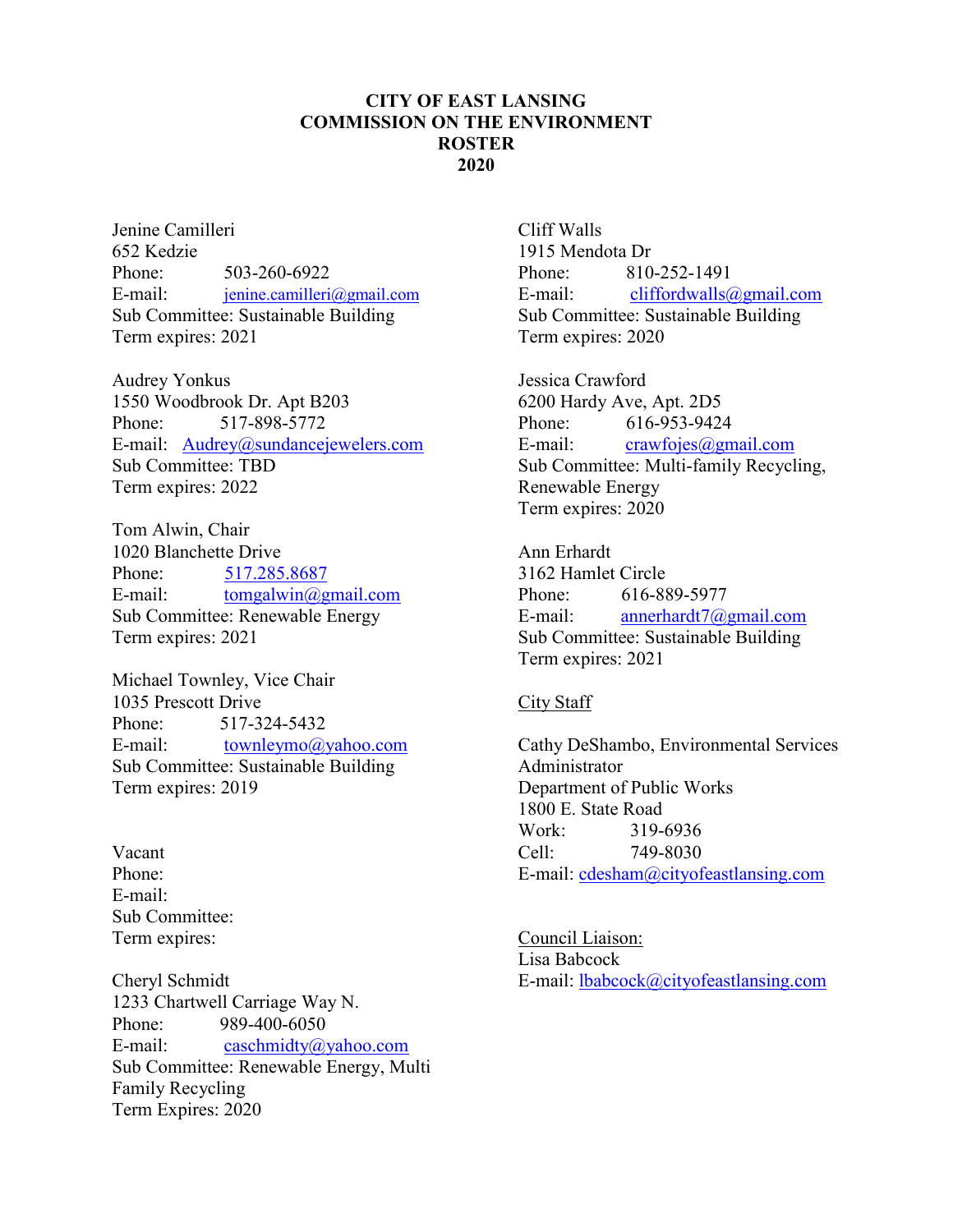

### **MEMBERS** Audrey Yonkus, Jessica Crawford Jenine Camilleri Tom Alwin, Chair Cheryl Schmidt Michael Townley, Vice Chair Ann Erhardt Cliff Walls

**City Council Liaison** Lisa Babcock

> **Staff Liaison** Cathy DeShambo (517) 319-6936

**City of East Lansing DEPARTMENT OF PUBLIC WORKS & ENVIRONMENTAL SERVICES** 1800 E. State Road East Lansing, MI 48823

> (517) 337-9459 www.cityofeastlansing.com

**COE 2020 Meeting Schedule**

Quality Services for a Quality Community

**January 27, 2020 (4th Monday because of MLK Holiday)** 

**COMMISSION ON THE ENVIRONMENT**

**February 24, 2020 (4th Monday because of President's Day Holiday)**

**March 16, 2020**

**April 20, 2020**

**May 18, 2020**

**June 15, 2020**

**July 20, 2020**

**August 17, 2020**

**September 21, 2020**

**October 19, 2020**

**November 16, 2020**

**December 21, 2020**

**(Approved November 18, 2019)**